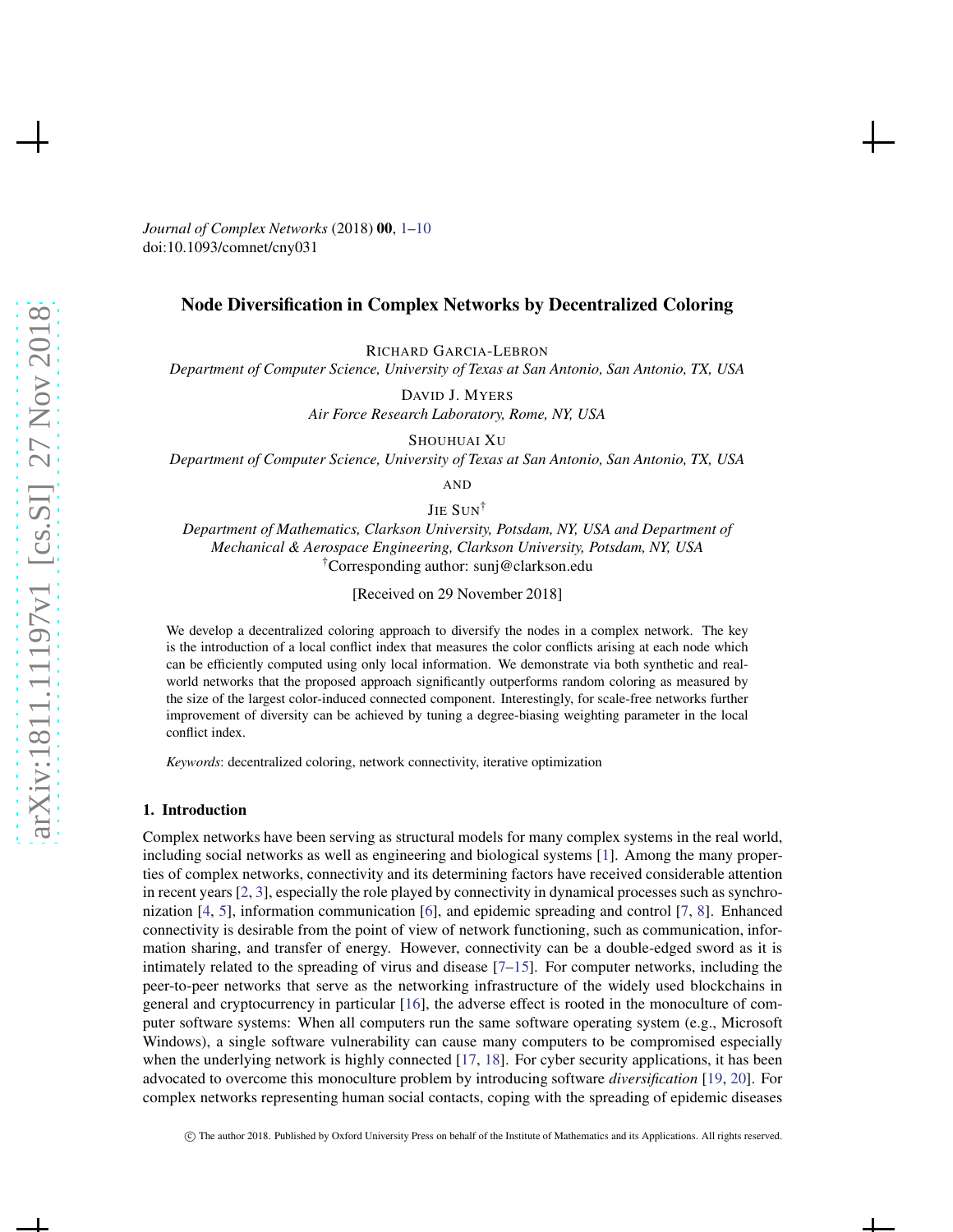demands the use of vaccines, which are often scarce especially when the diseases are new variants of viruses, to immunize few people in the network while maximize the suppression effect, which is fundametally related to the problem of disrupting network clusters. The concept of diversification is also important in socioeconomics, given a strong link between structural network diversity and economic development [\[21](#page-9-3)].

In this paper we focus on a particular type of network diversification problem, which is closely related to the problem of *graph coloring*. A network of coupled units can be abstracted as a graph  $G = (V, E)$  where a pair of nodes  $(u, v) \in E$  if and only if *u* and *v* are connected by an edge in the graph. A *coloring* of the graph is an assignment function from a set *V* of nodes to a set of *q* colors,

$$
C: V \to \{1, 2, \dots, q\},\tag{1.1}
$$

where  $C(u)$  denotes the color assigned to node *u*. Upon coloring, an edge  $(u, v) \in E$  is called *defective* if  $C(u) = C(v)$ , that is, if nodes *u* and *v* have the same color. Unlike non-defective edges, the defective edges are assumed to be the transmission channels for the spread of undesired information such as computer virus. In addition to the problem of coloring planar graphs (also known as the "map coloring problem" for which the *four color theorem* is about), the graph coloring abstraction has several applications, for example in task scheduling problems (including computer register allocation) [\[22](#page-9-4)], frequency assignment and planning in wireless communication systems [\[23\]](#page-9-5), and more recently in studying the virus propagation problems in various computer networks [20, [24](#page-9-6)–28]. In these applications, the goal of coloring is to diversify the colors of the nodes so that the network is "disrupted" into as small as possible *independent sets*—sets of isolated components made up of defective edges.

In this paper we develop a decentralized coloring approach based on iterative minimization of a *local conflict index* (LCI), which is a quantity that is directly computable from the local information at each node. We validate the effectiveness of our method for both random and real-world networks, and found that for scale-free networks further improvement can be achieved by using a degree-biasing weighting scheme.

### 2. Decentralized Network Coloring

For graph *G* and color assignment *C*, we define the LCI at node *u* as

<span id="page-1-0"></span>
$$
LCI(u) = \sum_{v \in \mathcal{N}_u} w_v \delta(C(u), C(v)),
$$
\n(2.1)

where  $\mathcal{N}_u$  denotes the set of neighbors of *u* in *G*, and  $\delta(i, j) = 1$  if  $i = j$  and 0 otherwise. The weight  $w<sub>v</sub>$  can be used to adjust the relative contribution of a defective edge  $(u, v)$  to LCI $(u)$ .

As a first attempt at exploring the effect of the weight, we consider weights of the form

$$
w_v = k_v^{\beta},\tag{2.2}
$$

where  $k_v = |\mathcal{N}_v|$  denotes the degree of node *v*. This weighting scheme allows one to tune the relative influence of node degree on LCI by adjusting exponent  $β$ . For the special case  $β = 0$ , LCI(*u*) gives the number of defective edges at node *u* since all weights  $w_u = 1$ . This is the scenario considered in classical statistical physics such as the Potts model [\[29\]](#page-9-7). For any node with degree  $k > 1$ : when  $\beta \to -\infty$ , LCI  $\to 0$  regardless of the particular color assignment; on the other hand, when  $\beta \to +\infty$ , the value of  $LCI(u)$  is dominated by the maximum degree of the neighbors of *u* that have the same color as *u*'s. When  $\beta > 0$  ( $\beta < 0$ ) and proper coloring at node *u* is not possible, the minimization of LCI(*u*) is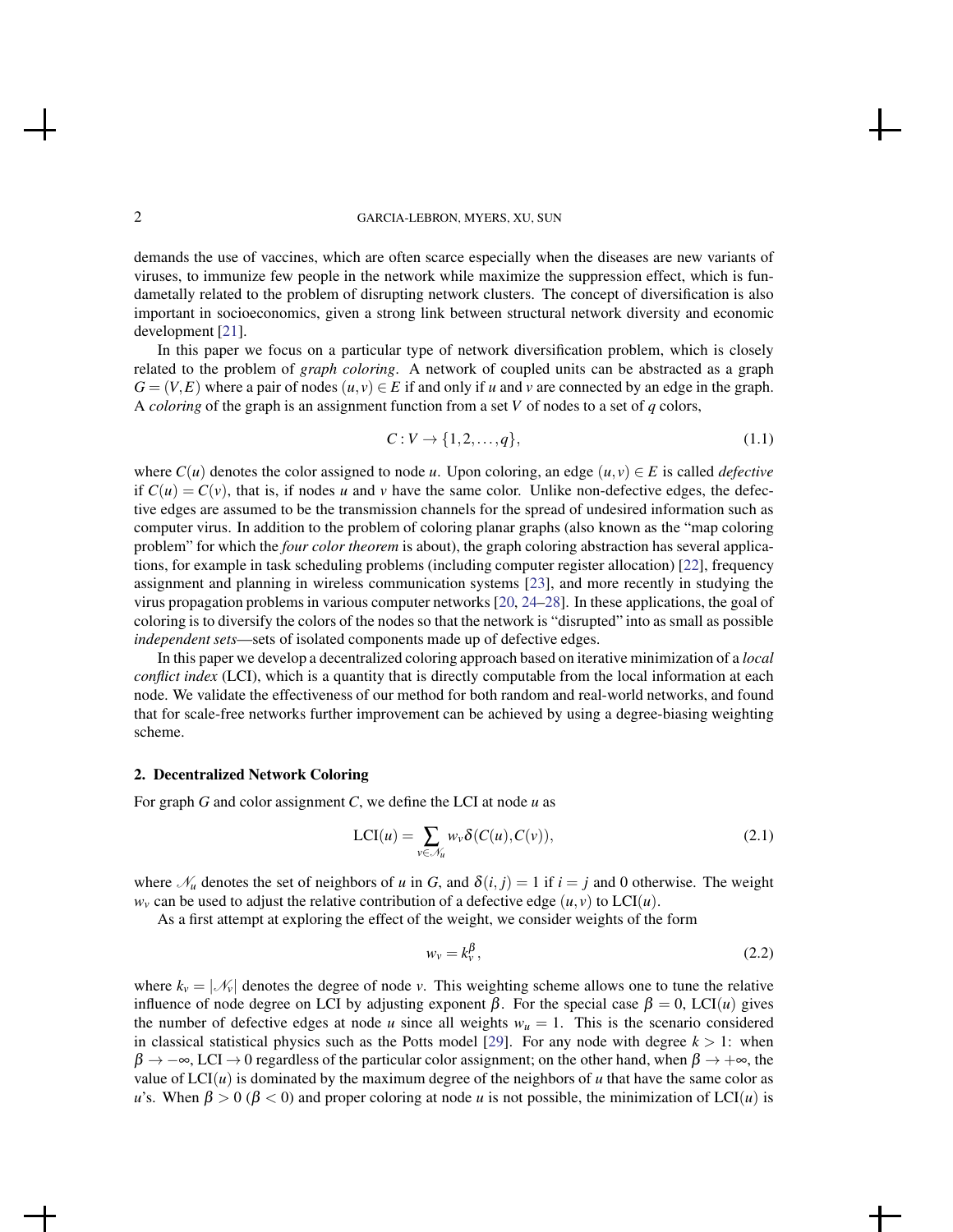generally achieved by biasing the coloring of *u* toward the low-degree (high-degree) neighbors of *u* that have the same color as *u*'s. An illustration is provided in Fig. [1,](#page-2-0) which visually highlights the following: when  $\beta = 0$ , LCI(*u*) is minimized by choosing a color that results in the least number of defective edges that connect to *u*; when  $\beta = 1$ , LCI(*u*) is minimized when the total degree of the *defective neighbors* of *u* (i.e., the neighbors connected to *u* over defective edges) is minimized. A key feature of LCI is that it can be computed without global knowledge of the network. Importantly, the determination of  $LCI(u)$ only involves information about the colors as well as the degrees of *u* and its neighbors.



<span id="page-2-0"></span>FIG. 1. Minimization of LCI at a given node *u* depends on the choice of  $\beta$  in Eq. [\(2.1\)](#page-1-0). As examples: (a) When  $\beta = 0$ , LCI(*u*) is minimized by choosing a color for *u* that results in the smallest number of defective edges that connect to *u*. (b) When  $\beta = 1$ ,  $LCI(u)$  is minimized by choosing a color for *u* so that the total degree of the defective neighbors of *u* is minimized.

Given a network G, a fixed number of colors q and the choice of weights  $w<sub>v</sub>$ , the iterative minimization of LCI over the nodes of a network gives rise to a dynamic coloring process, which we call *dynamic decentralized coloring* (DDC). Initially, each node is assigned a color chosen uniformly at random from the *q* colors (nodes with the same colors form a (site) percolation graph with "occupation" probability 1/*q* [\[30\]](#page-9-8).) Then, in each iteration, a node *u* is selected randomly, and its color will be updated to minimize  $LCI(u)$  given information about the colors and degrees of the neighbors of  $u$ . When there is no defective edge associated to node *u*, the color of *u* remains unchanged. On the other hand, when there is at least one defective edge,  $u$  updates its color to minimize  $LCI(u)$ . When multiple color choices yield the same minimal  $LCI(u)$ , the new color of *u* will be chosen randomly among these minimizers. Empirically we found the algorithm converges in  $O(ng(n))$  iterations in terms of the fraction of defection edges, that is,  $O(g(n))$  color updates per node. The function  $g(n)$  generally decreases as the number of colors *q* increases, from linear (when  $q < \chi(G)$ ) to logarithmic (when  $q \gtrsim \chi(G)$ ) for various types of networks.

### 3. Results

### 3.1 *Measures of diversity*

In order to quantify the network diversity upon coloring, we consider the following two measures. One measure is the fraction of defective edges, given by

<span id="page-2-1"></span>
$$
f_d =
$$
number of defective edges/total number of edges. (3.1)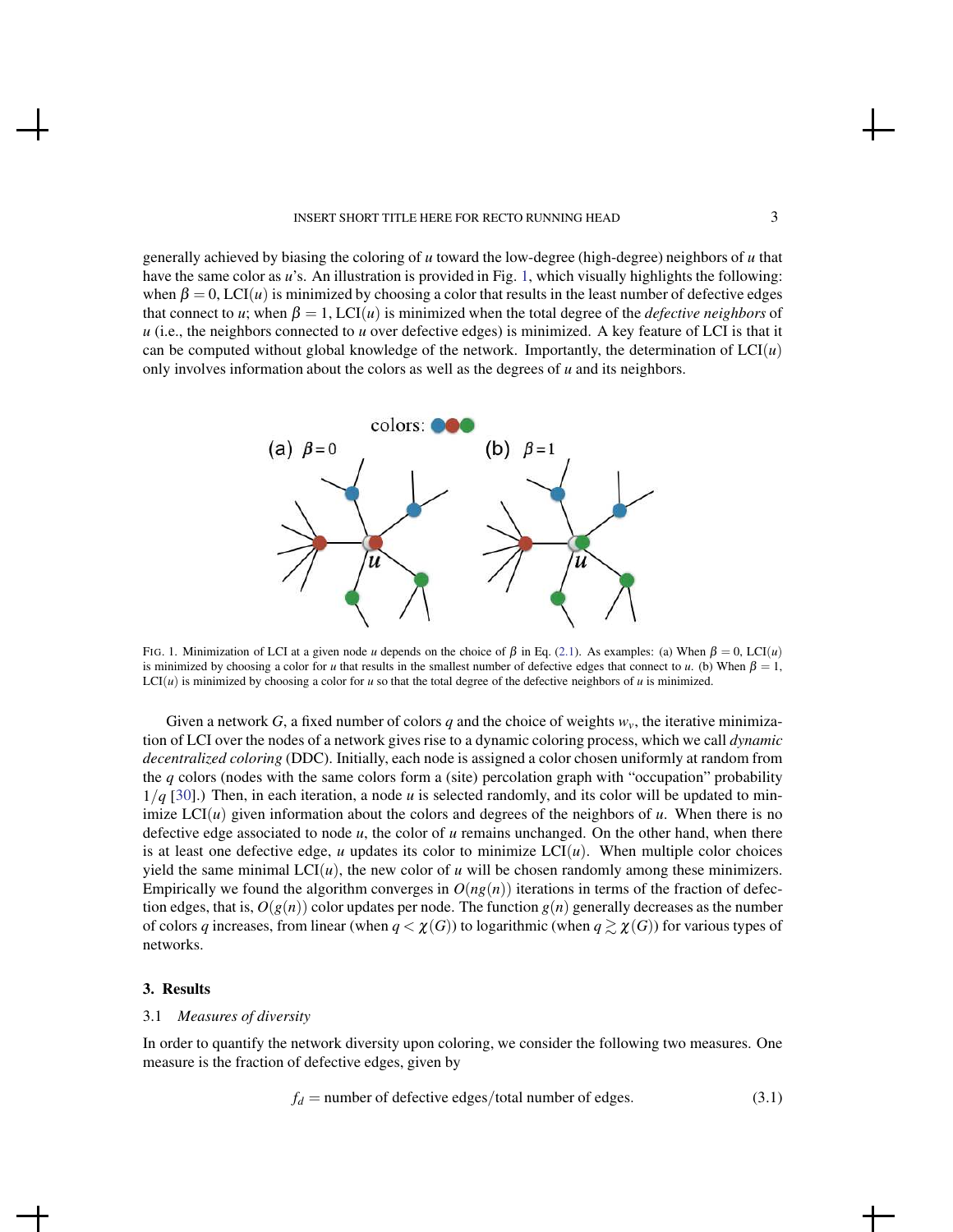The case of  $f_d \rightarrow 0$  occurs when there is no defective edge whereas  $f_d \rightarrow 1$  if and only if all edges are defective, which, for a connected network, can only occur if all nodes have the same color. In general  $0 \leq f_d \leq 1$ , with a smaller value corresponding to a better diversity. However,  $f_d$ , as a local measure, has some undesirable limitations. For example, the coloring may yield a large *color-induced component* even if  $f_d \approx 0$ . We therefore also consider a global diversity measure

<span id="page-3-0"></span>
$$
R_{\text{max}} = \text{size of the largest color-induced component.} \tag{3.2}
$$

For a given coloring, *R*max can be interpreted as the *maximum range of spread* as it is the maximum number of nodes that can be reached from a single node through defective edges.

#### 3.2 *Random networks*

We first explore the global effect of the parameter  $\beta$  on the coloring of networks. We consider two networks with the same number of nodes  $(n = 1,000)$ . The first network is generated by the classical Erdős-Rényi (ER) model, where an edge is created between every pair of nodes  $(u, v)$  with probability *p* [\[31](#page-9-9)]. Here we choose  $p = 0.015$ , resulting in a sparse network with average degree  $\langle k \rangle \approx np = 15$ . The second network is a scale-free (SF) network generated by the configuration model [\[32](#page-9-10), [33\]](#page-9-11) with expected degree distribution  $P(k) \approx k^{-\gamma}$ . Here we set the degree exponent  $\gamma = 2.5$  and minimal degree  $k_{\text{min}} = 5$ , obtaining a network with average degree  $\langle k \rangle \approx 12$ . Both networks have a single connected component. Upon coloring, the networks are expected to be disrupted into same-color components as the number of available colors increases. Figure [2](#page-4-0) shows that for the ER network with a fixed number of colors, both the fraction of defective edges  $f_d$  [Fig. [2\(](#page-4-0)a,b)] and the maximum range of damage  $R_{\text{max}}$ [Fig. [2\(](#page-4-0)c,d)] are minimized when  $\beta \approx 0$ . Interestingly, the same does not hold true for the SF network. The optimal value of  $\beta$  for the SF network in fact depends on the number of colors. When there are very few colors available, the optimal  $\beta \approx 0$  [Fig. [2\(](#page-4-0)a,c)]; on the other hand, with increasing number of colors, the optimal value of  $\beta \gg 0$  [Fig. [2\(](#page-4-0)b,d)]. The fact that  $f_d$  (the fraction of defective edges in the network) is minimized for a nonzero  $\beta$  suggests a nontrivial global effect of the minimization of LCI, because locally the LCI value indeed equals the number of defective edges with the choice of  $\beta = 0$  (equivalent to greedily minimizing  $f_d$  in each iteration). Next, we study how the number of colors affects network diversity. We consider both the ER network and the SF network as described in Fig. [2,](#page-4-0) and compute the fraction of defective edges  $f_d$  as well as the maximum range of damage  $R_{\text{max}}$ as functions of the number of colors. Results from three distinct algorithms are compared: (1) random coloring by choosing a color for each node uniformly at random from the *q* colors; (2) iterative LCI minimization with  $\beta = 0$ ; and (3) iterative LCI minimization with  $\beta = \beta_*$ , which is the optimal value of  $\beta$  for the given number of colors found numerically by searching over  $\beta \in (-2,2)$ . The results are shown in Fig. [3.](#page-5-0) In comparison to random coloring, minimization of LCI leads to substantially faster decay of both  $f_d$  and  $R_{\text{max}}$  as function of *q*, both of which reach the saturation level with  $q = 10$  colors, at which point a proper coloring is essentially achieved. For the ER network, there is no significant difference whether  $\beta$  is chosen to be 0 or the actual optimal value (which can in fact differ from  $\beta$ ), suggesting that  $\beta = 0$  effectively leads to optimal diversity independent of the number of colors q. This is consistent with the results shown in Fig.  $2(a,c)$  $2(a,c)$  for ER network, However, for the SF network, it is in fact possible to achieve significant improvement of network diversity by optimally choosing  $\beta$ , and such choice is not universal as the ER case but rather depends on the network structure as well as the number of colors available.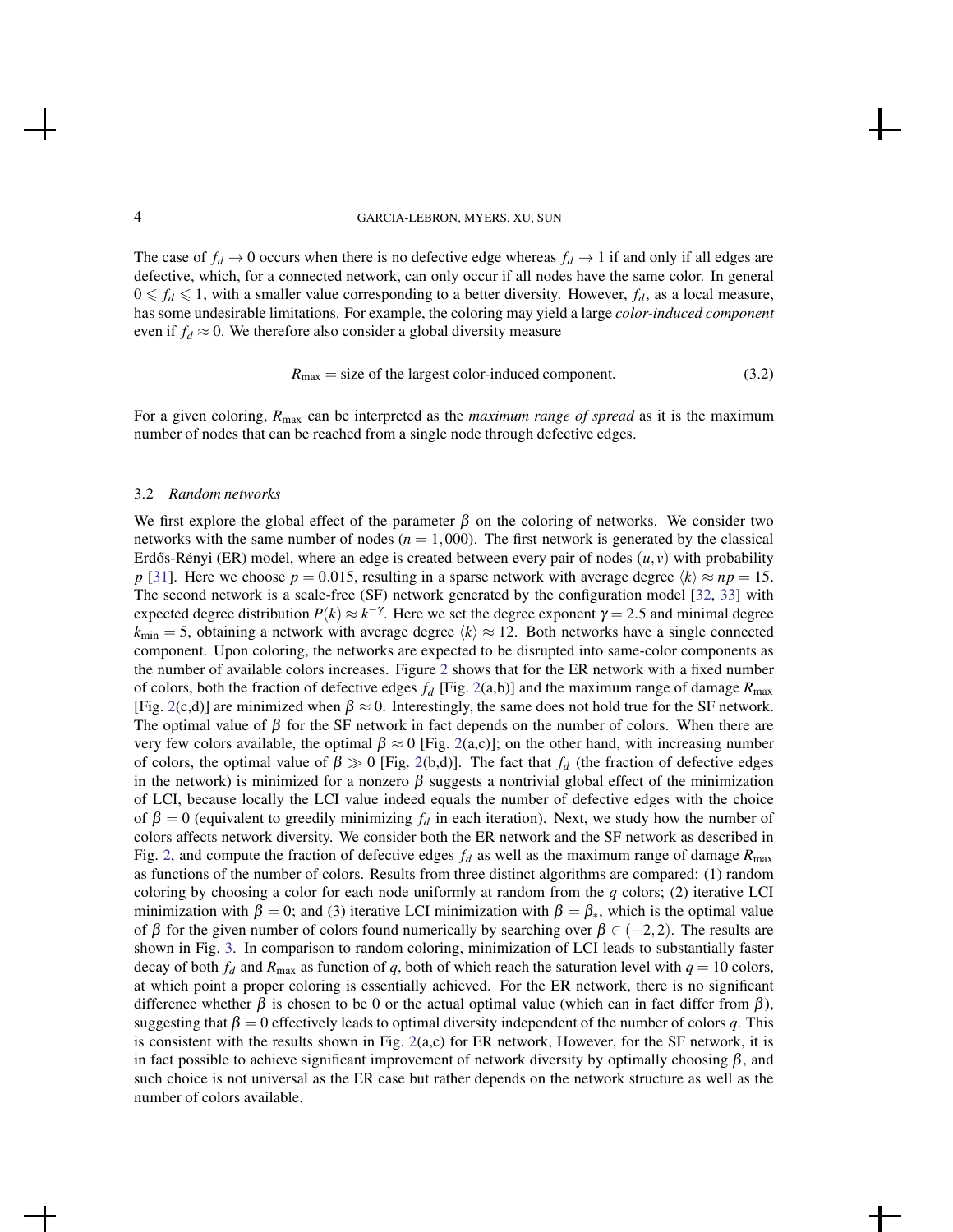

<span id="page-4-0"></span>FIG. 2. Dependence of network diversity on the choice of  $β$  in the LCI minimization. (a-b) Fraction of defective edges  $f_d$  [as defined in Eq. [\(3.1\)](#page-2-1)] as a function of  $\beta$  for: ER network with  $n = 1,000$  nodes and edge probability  $p = 0.015$  (solid curves), and SF network with  $n = 1,000$  nodes and degree distribution  $P(k) \sim k^{-2.5}$  with minimal degree  $k_{\text{min}} = 5$  (dashed curves). Locations of the optimal  $\beta$  are highlighted by " $\nabla$ " for the ER network and by "\*" for the SF network, for  $q = 3$  colors (a) and  $q = 9$  colors (b), respectively. (c-d) Same as (a-b) by considering the maximum range of damage *R*max which is a global disruptiveness measure given by Eq. [\(3.2\)](#page-3-0). In all panels, each data point represents the average over 150 independent runs under the same parameters.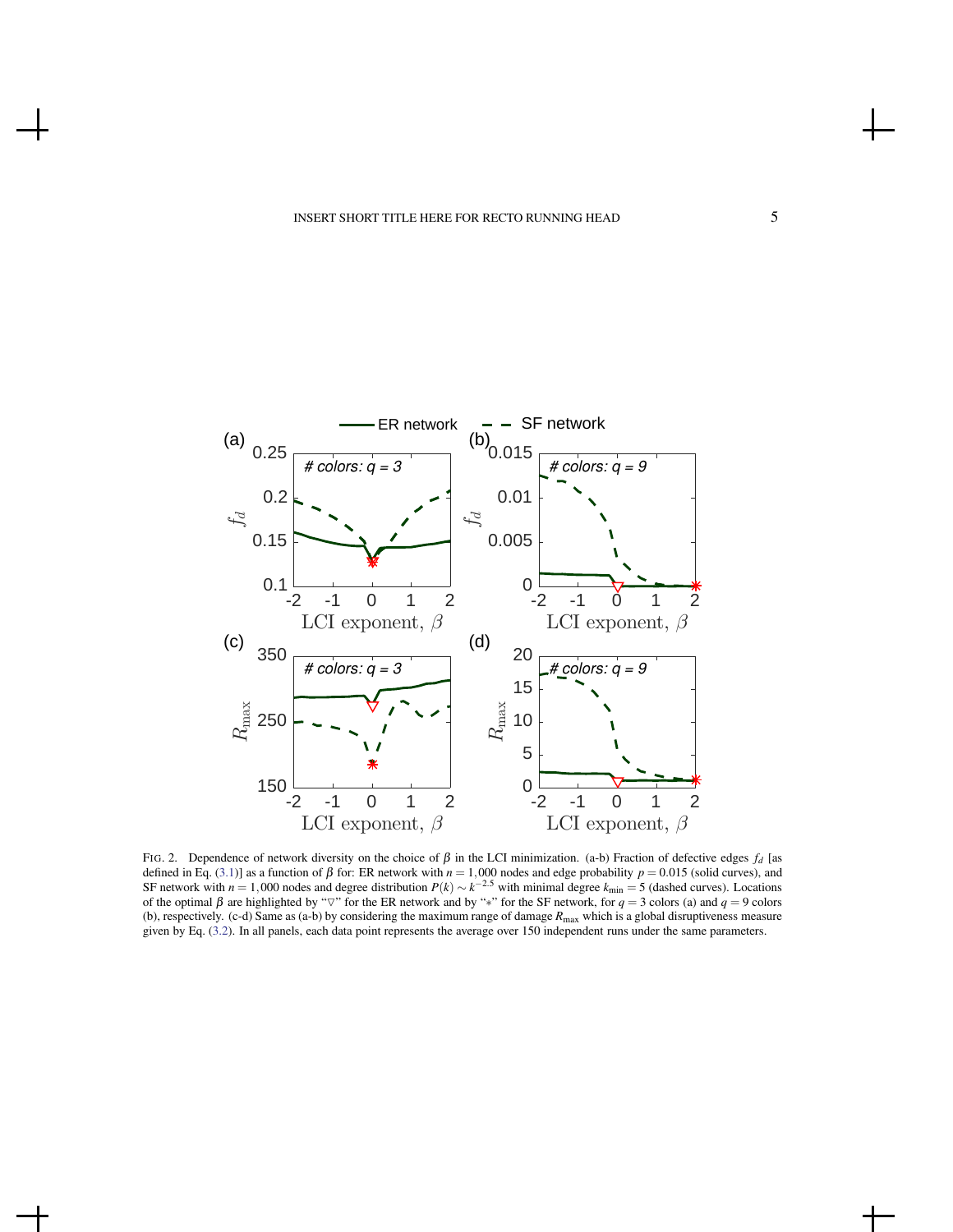

<span id="page-5-0"></span>FIG. 3. Dependence of network diversity on the number of colors in the three coloring schemes: randomly selecting a color for each node (random), iterative minimization of the LCI [see Eq. [\(2.1\)](#page-1-0)] using  $\beta = 0$  and the optimal value of  $\beta$ . (a) Fraction of defective edges  $f_d$  [as defined in Eq. [\(3.1\)](#page-2-1)] as functions of the number of colors for ER network with  $n = 1,000$  nodes and edge probability  $p = 0.015$ . (b) Same as (a), for SF network with  $n = 1,000$  nodes and degree distribution  $P(k) \sim k^{-2.5}$  with minimal degree  $k_{\text{min}} = 5$ . (c-d) Same as (a-b) by considering the maximum range of damage  $R_{\text{max}}$  given by Eq. [\(3.2\)](#page-3-0). In all panels, each data point represents the average over 150 independent runs under the same parameters.

#### 3.3 *Networks with two communities*

The types of networks we considered so far are *unstructured*, with no community or other structures. Are networks with community structures easier or harder to diversify? As a first attempt to address this question, we consider a random network model with *n* nodes that are split into two groups. Within each group, two nodes are connected with probability *pin*; two nodes from different groups are connected with probability  $p_{out}$ . That is,  $p_{in}$  and  $p_{out}$  are the within-group (or within-community) and cross-group (cross-community) connection probabilities, respectively, The larger the value of *pin* when compared with  $p_{out}$ , the stronger the community structure, whereas in the case of  $p_{in} = p_{out}$  the model reduces to a standard ER model with no community structure. Through numerical simulations, we found that for networks generated by this model, the outcome of decentralized coloring does not depend much on the parameter  $\beta$ , similar to the case of Erdős-Rényi (ER) networks. However, diversity does depend on how strong the communities are, as controlled by the parameters *pin* and *pout*. Generally speaking, for networks with similar total numbers of edges, networks with a smaller within-community connection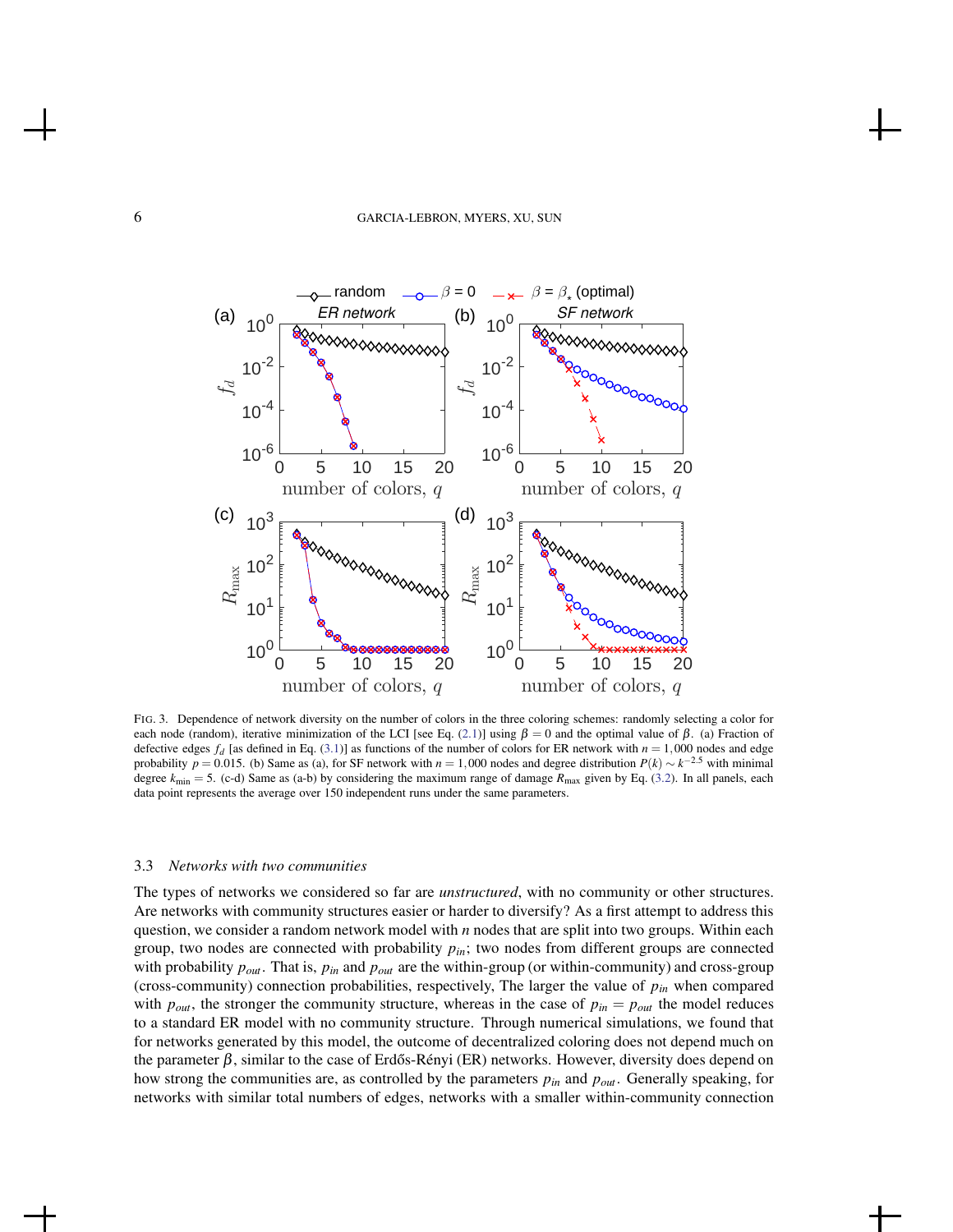probability *pin* seem easier to diversify (see Fig. [4\)](#page-6-0). This also suggests that the presence of community structures makes it harder to diversify the network.



<span id="page-6-0"></span>FIG. 4. Impact of community structure on coloring. We apply dynamic decentralized coloring to random networks with  $n = 1,000$ nodes for several different number of colors, *q*. We found that the parameter  $β$  has the minimal impact on the outcome, and thus fix  $\beta = 0$  throughout the experiments. For each network, the nodes are divided into two equal-size groups (communities): nodes within the same community are connected with probability  $p_{in}$  and nodes from different communities are connected with probability *pout* . To compare networks with different strength of community structure, we vary *pin* (within-community connection probability) while fixing  $p_{in} + p_{out} = 0.02$  so that the average degree  $\langle k \rangle \approx \frac{n}{2}(p_{in} + p_{out}) = 10$ . We found that network diversification, as measured by  $f_d$  and  $R_{\text{max}}$ , are both worsened as  $p_{in}$  increases, that is, as community structure becomes more pronounced.

#### 3.4 *Application: decentralized coloring of an Email communication network*

Finally, noting that email communications represent a primary source of computer virus spreading and the difficulty of managing the system in a centralized fashion, we test our decentralized coloring approach on a real-world email network. The network we consider was constructed from email communications between members of the *University Rovira i Virgili* [\[34](#page-9-12)]. We focus on the largest connected component of the network which contains  $n = 1,133$  nodes and  $m = 5,451$  edges. The average degree  $\langle k \rangle = 2m/n \approx 9.62$  and the maximum degree  $k_{\text{max}} = 71$ , with the degree distribution reasonably resembled by an exponential,  $P(k) \propto \exp(-k/k^*)$  with  $k^* \approx 9.2$  [\[34\]](#page-9-12). In Fig. [5\(](#page-7-0)a) we plot  $R_{\text{max}}$  as functions of  $\beta$  that result from coloring the network via the proposed decentralized algorithm, for varying numbers of colors *q*. As the number of colors increases past  $q = 4$ , the value of  $R_{\text{max}}$  tends to be the smallest when  $\beta \approx 0$ . As shown in Fig. [5\(](#page-7-0)b), the coloring obtained by the proposed method achieves much better network diversification compared to random coloring, and there is a wide range of number of colors for which the choice of  $\beta = 1$  outperforms the choice of  $\beta = 0$ . Given that  $R_{\text{max}}$  measures the number of computers that can potentially be infected due to (direct and indirect) communications with a single initially infected computer, these results suggest that our decentralized coloring approach can significantly reduce the risk of large-scale virus outbreak. Such prevention is even more effective by optimizing the weight parameter  $\beta$  although such optimization depends intricately on both the network structure and resources available (number of "colors").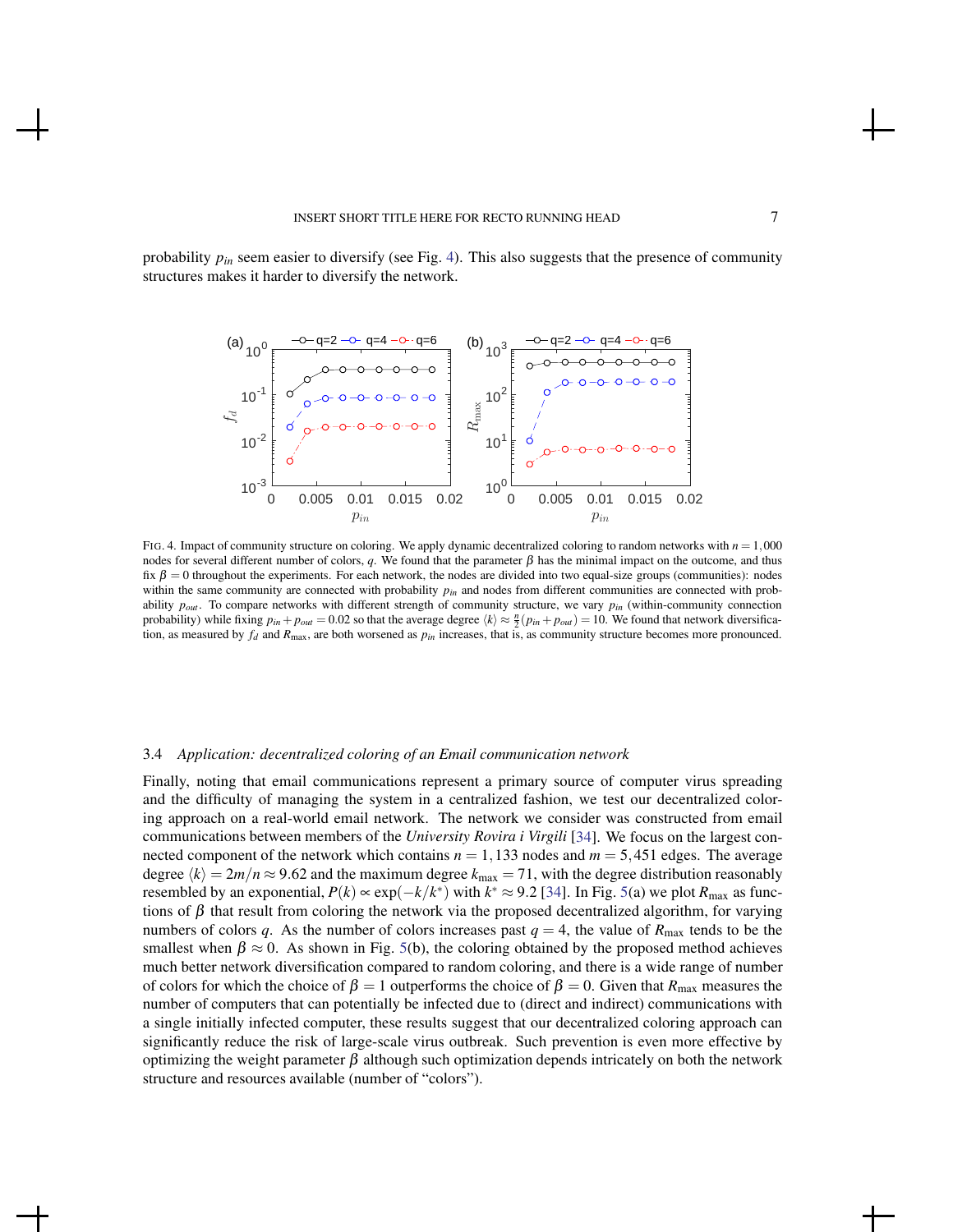

<span id="page-7-0"></span>FIG. 5. Dependence of network diversity as measured by  $R_{\text{max}}$  as functions of (a) the LCI exponent β used in the proposed decentralized coloring under different numbers of colors *q*; and (b) the number of colors under random coloring ("rand") and the proposed decentralized coloring with  $\beta = 0$  and  $\beta = 1$ , respectively.

#### 4. Conclusion and Discussion

In this paper we develop a decentralized coloring approach to diversify the nodes of of a large complex network. The proposed approach, reminiscent of a self-organized process that involves no central controlling, is achieved by iterative minimization of LCI over the nodes in a network. In our LCI formulation, the case of weighing parameter  $\beta = 0$  is equivalent to the antiferromagnetic Potts model at zero temperature [\[29](#page-9-7)]. By allowing  $\beta > 0$  which tends to avoid defective edges connecting to high-degree neighbors, our approach can achieve a significantly improved diversity so long as there is a relatively abundance of colors. Interestingly, such improvement is only observed in scale-free networks but not for Erdős-Rényi networks which have a rather flat degree distribution. From a theoretical perspective, it remains a challenge to uncover the mechanisms that underlie this discrepancy, which we hope to address in future work. In addition, our coloring algorithm only takes into account the degree of nodes and ignores the effect of clustering. Although the problem is already quite complex and shows rich phenomena even at this relatively simple setting, further incorporation of local clustering information could prove useful for certain types of networks. Furthermore, the preliminary results we reported regarding the dependence of coloring outcome on community structure show that (with fixed number of nodes and edges) networks with more profound community structure are harder to diversify. Interestingly, the *graph complement* of such networks have recently been reported to promote diffusion and synchronizability [\[35\]](#page-9-13). Future research on the relationship between coloring and structural properties of networks will likely yield new insights into how to diversify networks that are more realistic than the rudimentary network models considered here.

Among applications, we note that distributed defective coloring algorithms have often been used as an intermediate step for attaining proper coloring [\[24,](#page-9-6) [36\]](#page-9-14). For a network with maximum degree  $k_{\text{max}}$ , the state-of-the-art distributed defective coloring algorithm [\[37](#page-9-15)] produces coloring-induced subgraphs whose maximum degree is upper bounded by *k*max/*q*. Empirically we found our algorithm to typically yield a much smaller maximum degree. This hints future research to design decentralized proper-coloring algorithm. For cybersecurity applications, we tested our coloring approach on an empirical email communication network and found that the network can be effectively "disrupted" into small disconnected communication components using just a handful of colors. This suggests an opportunity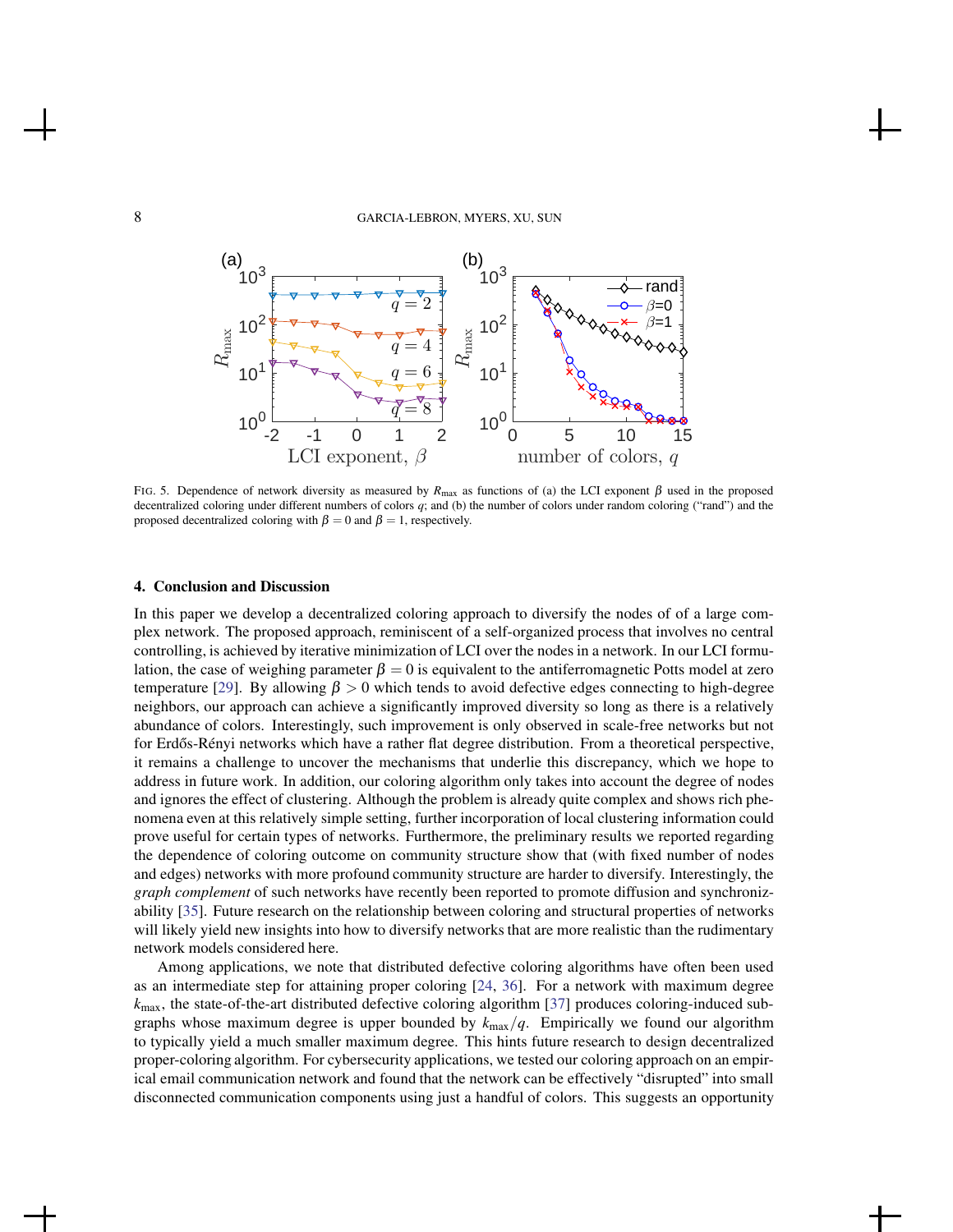to potentially enhance network communication security via the design and implementation of decentralized software diversification.

Finally, at a fundamental level, the dynamic decentralized coloring introduced in this paper essentially defines a stochastic process on the network. The coloring of networks is intimately related to the asymptotic behavior of such process. Does the process converge, (if so) does it always converge to the same distribution, how fast, on what types of networks, using how many colors? It is our hope that future work will address these interesting and relevant questions.

## Acknowledgment

We thank Daniel ben-Avraham for comments and discussions. This work was funded in part by the Simons Foundation Grant No. 318812 (J.S.), the Army Research Office Grant No. W911NF-12-1-0276 (J.S.) and No. W911NF-17-1-0566 (R.G. and S.X.), and NSF grant No. 1736209 (R.G. and S.X.). This paper was approved for public release; distribution unlimited: 88ABW-2016-0517.

#### **REFERENCES**

- <span id="page-8-0"></span>1. Newman, M. (2003) The structure and function of complex networks. *SIAM Review*, 45, 167.
- <span id="page-8-1"></span>2. Dorogovtsev, S. N., Goltsev, A. V. & Mendes, J. F. F. (2008) Critical phenomena in complex networks. *Reviews of Modern Physics*, 80, 1275.
- <span id="page-8-2"></span>3. Estrada, E. (2011) *The Structure of Complex Networks: : Theory and Applications*. Oxford University Press, Oxford, UK.
- <span id="page-8-3"></span>4. Arenas, A., Diaz-Guilera, A., Kurths, J., Moreno, Y. & Zhou, C. (2008) Synchronization in complex networks. *Phys. Rep.*, 469, 93–153.
- <span id="page-8-4"></span>5. Pecora, L. M. & Carroll, T. L. (1998) Master stability functions for synchronized coupled systems. *Phys. Rev. Lett.*, 80, 2109.
- <span id="page-8-5"></span>6. Albert, R., Jeong, H. & Barabasi, A. (2000) Error and attack tolerance of complex networks. *Nature*, 406, 378–482.
- <span id="page-8-6"></span>7. Cohen, R., Havlin, S. & ben Avraham, D. (2003) Efficient Immunization Strategies for Computer Networks and Populations. *Phys. Rev. Lett.*, 91, 247901.
- <span id="page-8-7"></span>8. Pastor-Satorras, R. & Vespignani, A. (2001b) Epidemic Spreading in Scale-Free Networks. *Phys. Rev. Lett.*, 86(14), 3200–3203.
- 9. Billings, L., Spears, W. M. & Schwartz, I. B. (2002) A Unified Prediction of Computer Virus Spread in Connected Networks. *Phys. Lett. A*, 297, 261–266.
- 10. Newman, M. E. J., Forrest, S. & Balthrop, J. (2002) Email networks and the spread of computer viruses. *Phys. Rev. E*, 66, 035101.
- 11. Pastor-Satorras, R. & Vespignani, A. (2001a) Epidemic dynamics and endemic states in complex networks. *Phys. Rev. E*, 63, 066117.
- 12. Van Mieghem, P., Omic, J. & Kooij, R. (2009) Virus spread in networks. *IEEE/ACM Trans. Netw.*, 17, 1–14.
- 13. Wang, Y., Chakrabarti, D., Wang, C. & Faloutsos, C. (2003) Epidemic Spreading in Real Networks: An Eigenvalue Viewpoint. In *Proc. of the 22nd IEEE Symposium on Reliable Distributed Systems (SRDS'03)*, pp. 25–34. <https://ieeexplore.ieee.org/document/1238052>
- 14. Xu, S., Lu, W. & Xu, L. (2012) Push- and pull-based epidemic spreading in networks: Thresholds and deeper insights. *ACM Trans. Auton. Adap. Syst. (ACM TAAS)*, 7, 32. [https://dl.acm.org/citation.cfm?id=2746196]( https://dl.acm.org/citation.cfm?id=2746196)
- <span id="page-8-8"></span>15. Zheng, R., Lu, W. & Xu, S. (2015) Active cyber defense dynamics exhibiting rich phenomena. In *Proceedings of the 2015 Symposium and Bootcamp on the Science of Security*. ACM, p. 2.
- <span id="page-8-9"></span>16. Nakamoto, S. (2009) Bitcoin: A peer-to-peer electronic cash system. [http://bitcoin.org/bitcoin.pdf.](http://bitcoin.org/bitcoin.pdf) Last access: April 20, 2018.
- <span id="page-8-10"></span>17. Geer, D., Bace, R., Gutmann, P., Metzger, P., Pfleeger, C. P., Quarterman, J. S. & Schneier, B. (27 September 2003) CyberInsecurity: The Cost of Monopoly. [http://cryptome.org/cyberinsecurity.htm.](http://cryptome.org/cyberinsecurity.htm) Last access: April